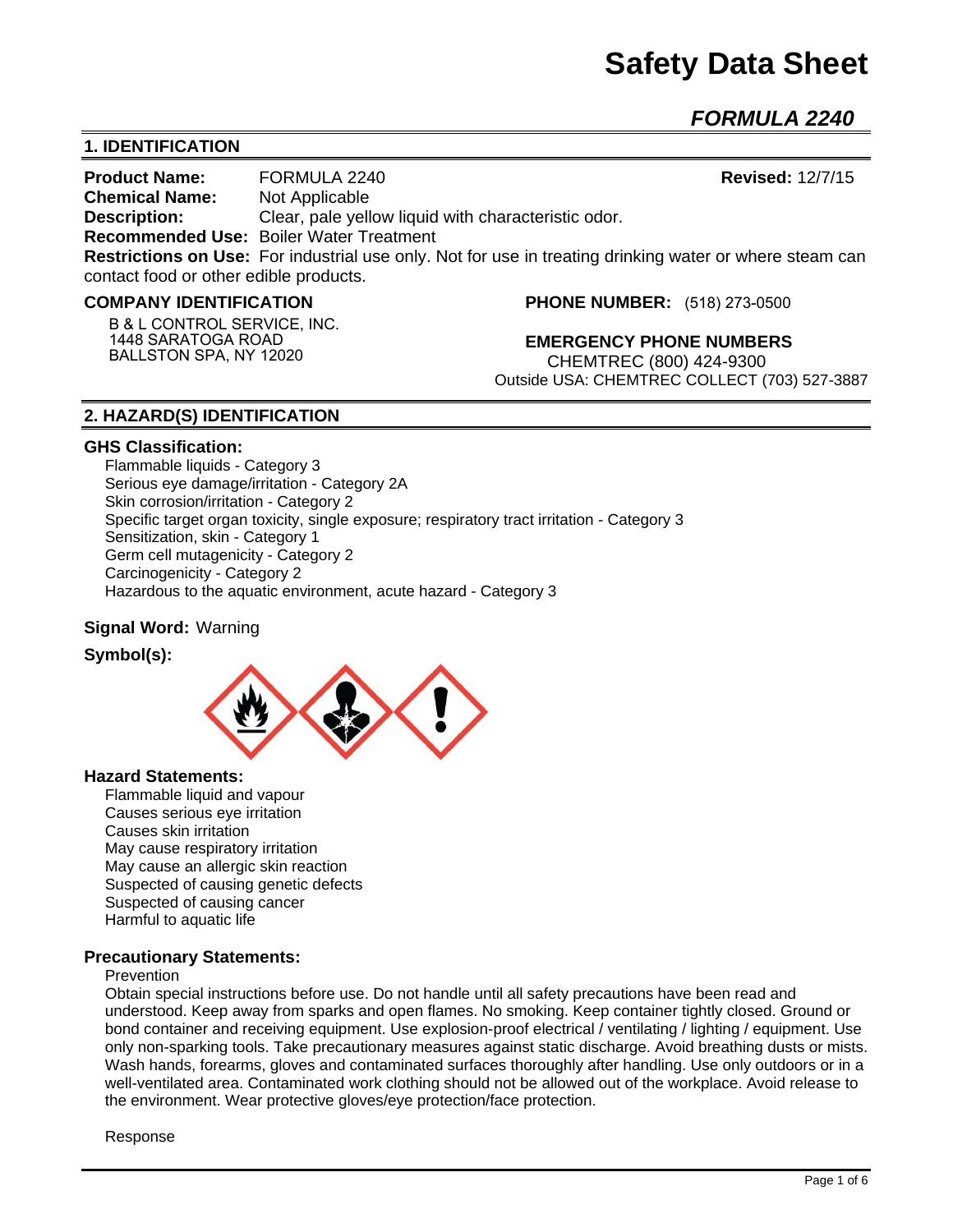In case of fire: Use Water spray or fog, foam, dry chemical or carbon dioxide to extinguish. IF ON SKIN (or hair): Take off immediately all contaminated clothing and wash it before reuse. Rinse skin with water/shower.

IF IN EYES: Rinse cautiously with water for several minutes. Remove contact lenses, if present and easy to do. Continue rinsing. If eye irritation persists: Get medical advice/attention.

IF INHALED: Remove person to fresh air and keep comfortable for breathing. Call a POISON CONTROL CENTER or doctor for treatment advice if you feel unwell.

IF SWALLOWED: Rinse mouth. Do NOT induce vomiting. Call a POISON CONTROL CENTER or doctor for treatment advice if you feel unwell.

IF ON SKIN: Wash with plenty of soap and water. If skin irritation or rash occurs: Get medical advice or attention. Specific treatment (see First Aid on SDS or on this label). Take off contaminated clothing and wash it before reuse.

IF exposed or concerned: Call a POISON CONTROL CENTER or doctor for treatment advice.

#### Storage

Store in a well-ventilated place. Keep container tightly closed. Store in a well-ventilated place. Keep cool. Store locked up.

**Disposal** 

Dispose of contents/container in accordance with local, regional, national and international regulations.

## **Hazards Not Otherwise Classified:** None Known.

#### **Percentages of Components with Unknown Acute Toxicity:**

Inhalation: 28%

## **3. COMPOSITION / INFORMATION ON INGREDIENTS**

## **CHEMICAL INGREDIENTS CAS NO.\* PERCENT (%)\*\***

ETHANAMINE, N-ETHYL-NHYDROXY 1980 1200 13710-84-7 21% - 31% HYDROQUINONE 123-31-9 < 5%

**Legend: L=<1%; M=1-10%; H=>10%**

**\* Exposure limit and regulatory information in Sections 8 & 15**

**\*\* Exact percentage is a trade secret. Concentration range is provided to assist users in providing appropriate protections.**

#### **4. FIRST AID MEASURES**

**Eye Contact:** Immediately flush with clean, cool water for 15 minutes and if irritation persists, get medical attention.

- **Skin Contact:** Immediately wash skin with soap and plenty of water while removing contaminated clothing, for at least 15 minutes. If irritation persists, get medical attention. Launder contaminated clothing before reuse.
- **Inhalation:** Remove victim to fresh air. If individual experiences nausea, headache, dizziness, has difficulty in breathing or is cyanotic, seek medical attention. If not breathing, give artificial respiration via a suitable mechanical device such as a bag and mask. Do not use mouth-to-mouth resuscitation.
- **Ingestion:** Do not induce vomiting. Rinse mouth with copious quantities of water first and get immediate medical attention. Drink several glasses of water. Never give anything by mouth to an unconscious person. If vomiting occurs, keep airways clear.
- **Note to Physician:** There is no specific antidote. Treatment of overexposure should be directed at the control of symptoms and the clinical condition of the patient. Aspiration may cause lung damage. Probable mucosal damage may contraindicate the use of gastric lavage.

## **Most Important Symptoms/Effects:**

**Eye Contact:** May cause irritation. May cause corneal damage with prolonged contact.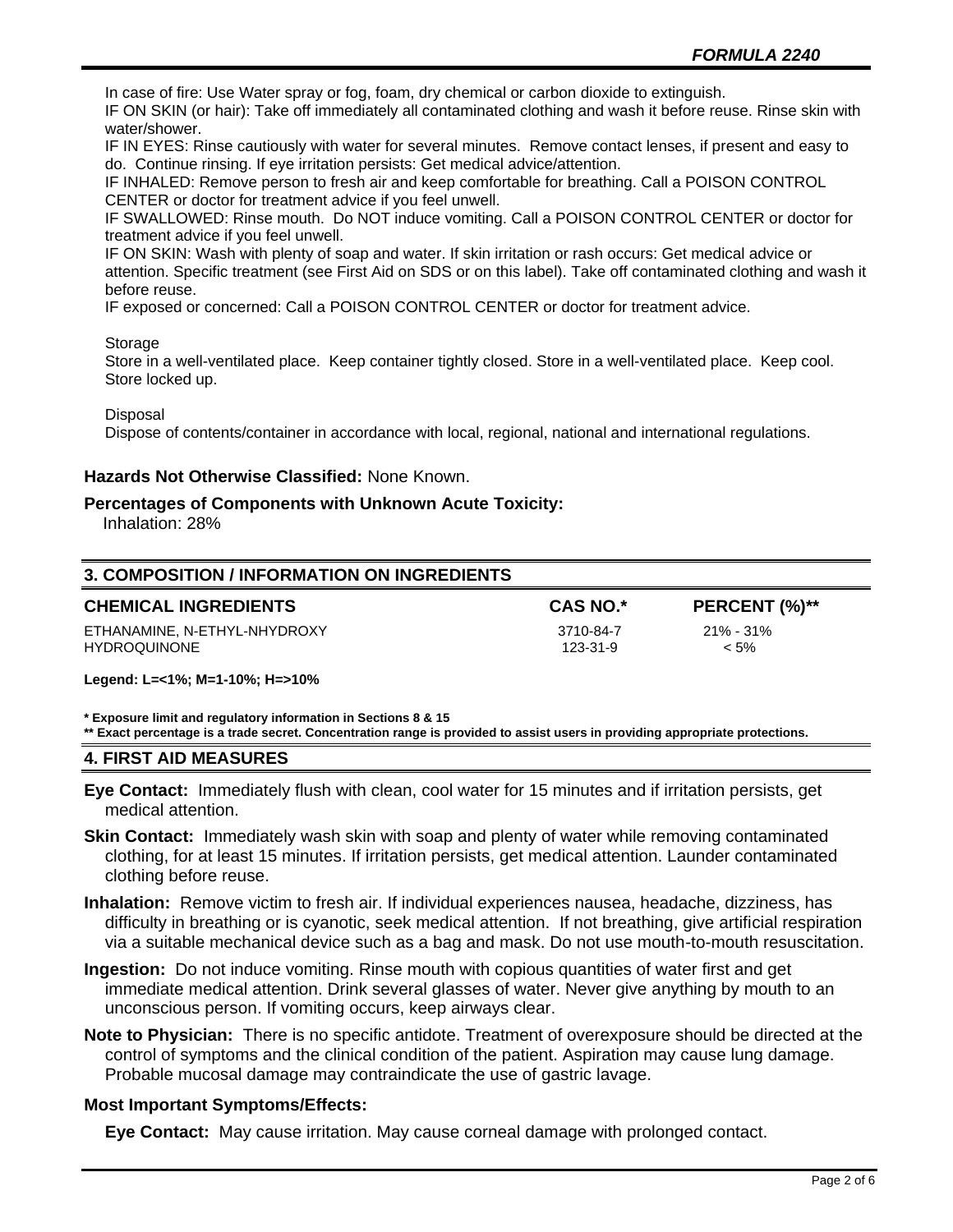**Skin Contact:** Prolonged contact may cause irritation.

- **Inhalation:** Inhalation of vapor or mist can cause severe irritation of nose, throat, and lungs. May cause damage to the upper respiratory tract and lungs under severe conditions.
- **Ingestion:** May be mildly toxic. May cause gastrointestinal irritation. Do not take internally. May cause nausea, vomiting, and/or diarrhea.

**Indication of Immediate Medical Attention and Special Treatment, if Necessary:** Other than acute, none known. See section 11 for toxicological information.

## **5. FIRE FIGHTING MEASURES**

- **Suitable (and Unsuitable) Extinguishing Media:** Water spray or fog, foam, dry chemical or carbon dioxide
- **Specific Hazards Arising from the Chemical:** Product may be irritating to the eyes, skin, and respiratory system. Closed containers may rupture (due to buildup of pressure) when exposed to extreme heat. If evaporated to dryness, some product residuals may burn. Thermal decomposition may release oxides of carbon and nitrogen.
- **Special Protective Equipment and Precautions for Fire-Fighters:** Wear self-contained breathing apparatus and full turn-out gear. Approach fire from upwind direction. If possible, move containers away from fire. Cool fire exposed containers with water spray. If containers rupture or leak, product may evolve irritating or toxic gas under extreme heat. Contain runoff.

# **6. ACCIDENTAL RELEASE MEASURES**

## **Spill Containment and Clean-up Instructions:**

Wear suitable protective equipment found in section 8. Small spills may be flushed with copious quantities of water, preferably to a sanitary sewer or waste treatment facility. Larger spills should be diked to prevent runoff and then absorbed in sand or other inert absorbent for disposal. The area may then be flushed with copious quantities of water. Floor may be slippery; use care to avoid falling. Avoid release of this product into the environment to prevent contamination of soil, sewers, natural waterways and/or groundwater. See Section 12 for Ecological Information.

# **7. HANDLING AND STORAGE**

#### **Handling and Storage:**

Store in a cool, dry, well ventilated area, between 10°C and 49°C. Keep containers tightly closed when not in use and follow all recommended safety precautions when handling the material. Keep out of sun and away from heat or open flame. Keep away from incompatible materials. See Section 10 for incompatible materials.

# **8. EXPOSURE CONTROL / PERSONAL PROTECTION**

**Engineering Controls:** General ventilation satisfactory. Mechanical may be required to keep concentration below maximum airborne exposure limits in confined areas.

## **PERSONAL PROTECTION EQUIPMENT**

- **Respiratory:** Not normally required if good ventilation is maintained. Otherwise, wear self-contained breathing apparatus
- **Eyes and Face:** Chemical resistant goggles or face shield.
- **Hands and Skin:** Chemical resistant rubber, neoprene latex or PVC
- **Other Protective Equipment:** Eyewash station and safety shower in area of use. Rubber apron and boots are also recommended where workers will be handling the product.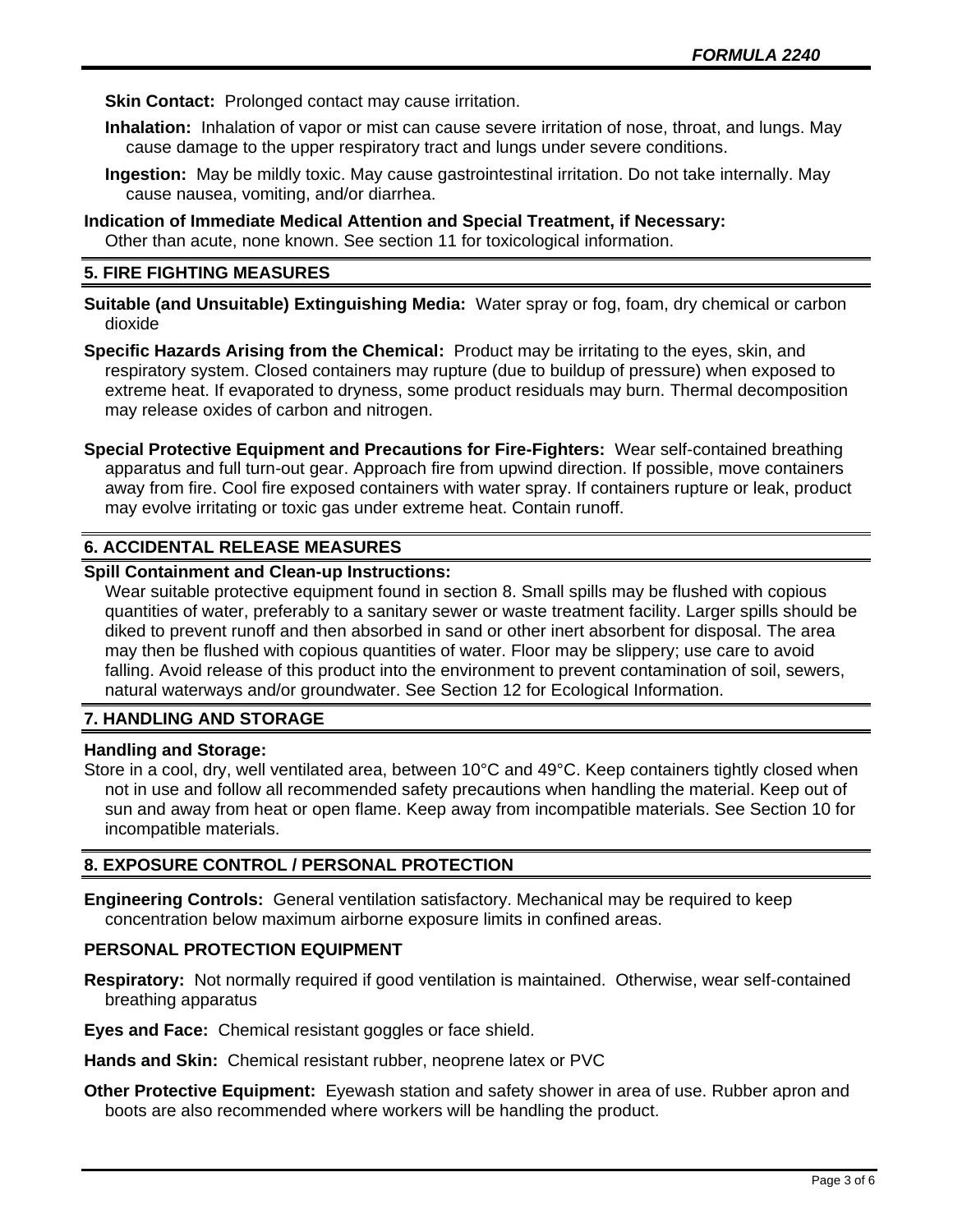# **EXPOSURE GUIDELINES**

**Exposure Limits:** 

#### **COMPONENT TLV**

ETHANAMINE, N-ETHYL-NHYDROXY OSHA, COMBUSTIBLE IRRITANT HYDROQUINONE TWA: 2mg/m<sup>3</sup>

# **9. PHYSICAL AND CHEMICAL PROPERTIES**

| <b>Appearance and Odor:</b>         | Clear, pale yellow liquid with characteristic odor. |                                        |                        |
|-------------------------------------|-----------------------------------------------------|----------------------------------------|------------------------|
| <b>Odor Threshold:</b>              | N.D.                                                | <b>Vapor Pressure:</b>                 | $30$                   |
| pH (undiluted):                     | $9.5 - 10.0$                                        | <b>Vapor Density:</b>                  | $3 - 4$                |
| <b>Freeze Point:</b>                | $<$ -15°C (5°F)                                     | Specific Gravity(@22°C):               | $0.990 - 1.000$        |
| <b>Boiling Point:</b>               | >100°C (212°F)                                      | <b>Solubility in Water:</b>            | Complete               |
| <b>Flash Point:</b>                 | $>57^{\circ}$ C (134.6°F)                           | <b>Partition Coefficient:</b>          | N.D. (n-octanol/water) |
| ((as solution) Tag Closed Cup)      |                                                     | <b>Auto-Ignition Temperature:</b>      | N.D.                   |
| <b>Evaporation Rate:</b>            | ~1.0                                                | <b>Decomposition Temperature: N.D.</b> |                        |
| Flammability (solid, gas): Yes      |                                                     | <b>Viscosity:</b>                      | N.D.                   |
| Flammable Limits in Air: LFL - N.A. |                                                     |                                        |                        |
|                                     | $UFL - N.A.$                                        |                                        |                        |

# **10. STABILITY AND REACTIVITY**

**Reactivity:** Not normally reactive at normal temperatures and pressure.

**Chemical Stability:** Stable under normal conditions

**Possibility of Hazardous Reactions:** Will not occur under normal conditions.

**Conditions to Avoid:** Avoid excessive heat, sparks or open flames.

**Incompatible Materials:** Strong oxidizing agents

**Hazardous Decomposition Products:** Thermal decomposition may release oxides of carbon and nitrogen.

# **11. TOXICOLOGICAL INFORMATION**

**Ingestion Testing:** Rat, LD50: > 5,000 mg/kg\*

**Skin Testing:** Rabbit, LD50: 4,213 mg/kg\*

**Inhalation Testing:** None established for this product.

\*Calculated based on GHS acute toxicity formula.

# **CHRONIC TOXICITY DATA**

**Sensitization Testing:** None established for this product.

**Other Testing:** None established for this product.

**Routes of Exposure:** Eyes, Ingestion, Inhalation, Skin.

**Eye Contact:** May cause irritation. May cause corneal damage with prolonged contact.

**Skin Contact: Prolonged contact may cause irritation.** 

**Inhalation:** Inhalation of vapor or mist can cause severe irritation of nose, throat, and lungs. May cause damage to the upper respiratory tract and lungs under severe conditions.

**Ingestion:** May be mildly toxic. May cause gastrointestinal irritation. Do not take internally. May cause nausea, vomiting, and/or diarrhea.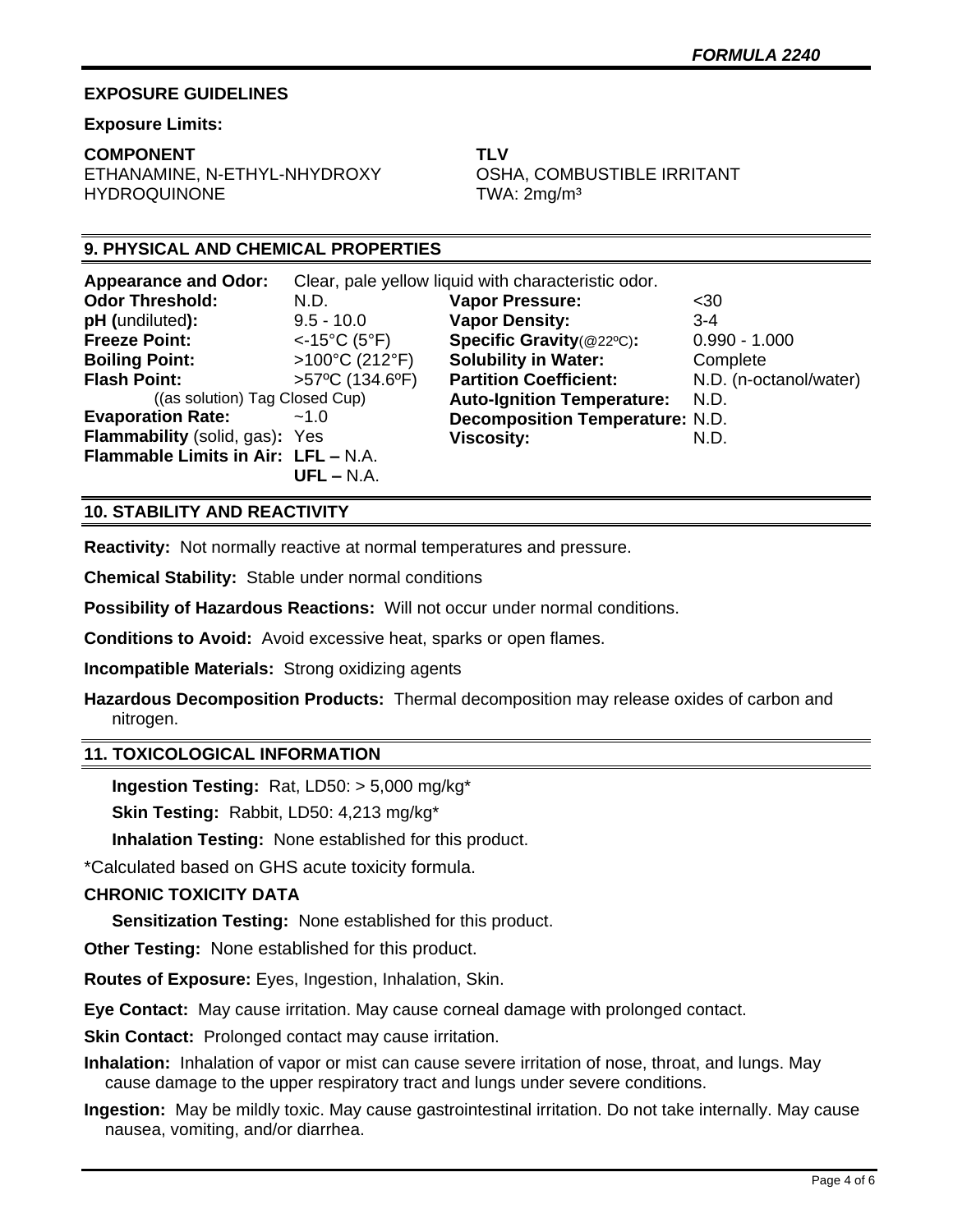**Medical Conditions Aggravated by Exposure:** None known.

**Chronic Effects from Repeated Overexposure:** Other than short term effects, none established.

# **12. ECOLOGICAL INFORMATION**

#### **Aquatic Toxicity Data:**

 Invertebrate: Daphnia magna, EC50/48hr: 5.9 mg/l Fish: Fathead minnow, LC50/96hr: 1.3 mg/l

**Product Fate Data:** Not expected to bioaccumulate.

**Biodegradation Data:** Not readily biodegradable.

#### **13. DISPOSAL CONSIDERATIONS**

**Waste Disposal:** Dispose of in accordance with local, regional, national and international regulations. Contact the Hazardous Waste representative at the nearest EPA Regional Office for guidance. Container Disposal: Triple rinse container (or equivalent) promptly after emptying and offer for reconditioning if appropriate. Empty the rinsate into application equipment or a mix tank or store rinsate for later use or disposal.

## **14. TRANSPORT INFORMATION**

# **US DEPARTMENT OF TRANSPORTATION (DOT) INFORMATION**

**UN/NA ID Number:** UN1993 **Proper Shipping Name:** FLAMMABLE LIQUID, N.O.S. (CONTAINS DIETHYLHYDROXYLAMINE) **Hazard Class:** 3 **Packing Group:** PGIII

# **VESSEL TRANSPORT (IMO/IMDG)**

**UN/NA ID Number:** UN1993 **Proper Shipping Name:** FLAMMABLE LIQUID, N.O.S. (CONTAINS DIETHYLHYDROXYLAMINE) **Hazard Class:** 3 **Packing Group:** PGIII **Marine Pollutant:** Yes

## **15. REGULATORY INFORMATION**

## **US FEDERAL REGULATIONS**

**TSCA:** All ingredients listed or exempt from listing. **CERCLA and/or SARA RQ:**  Reportable Quantity: HYDROQUINONE (CAS#123-31-9) - 100lbs. (45 kg) **SARA Section 302 Hazard Class:** No ingredients listed in this section.

# **SARA Section 311/312 Chemicals:**

 Acute Health Hazard: Yes Chronic Health Hazard: No Fire Hazard: Yes Sudden Release of Pressure Hazard: No Reactive Hazard: No

**SARA Section 313 Chemicals:** No ingredients listed in this section.

## **STATE REGULATIONS**

This product contains a chemical(s) known to State of California to cause cancer and/or birth defects or other reproductive harm.